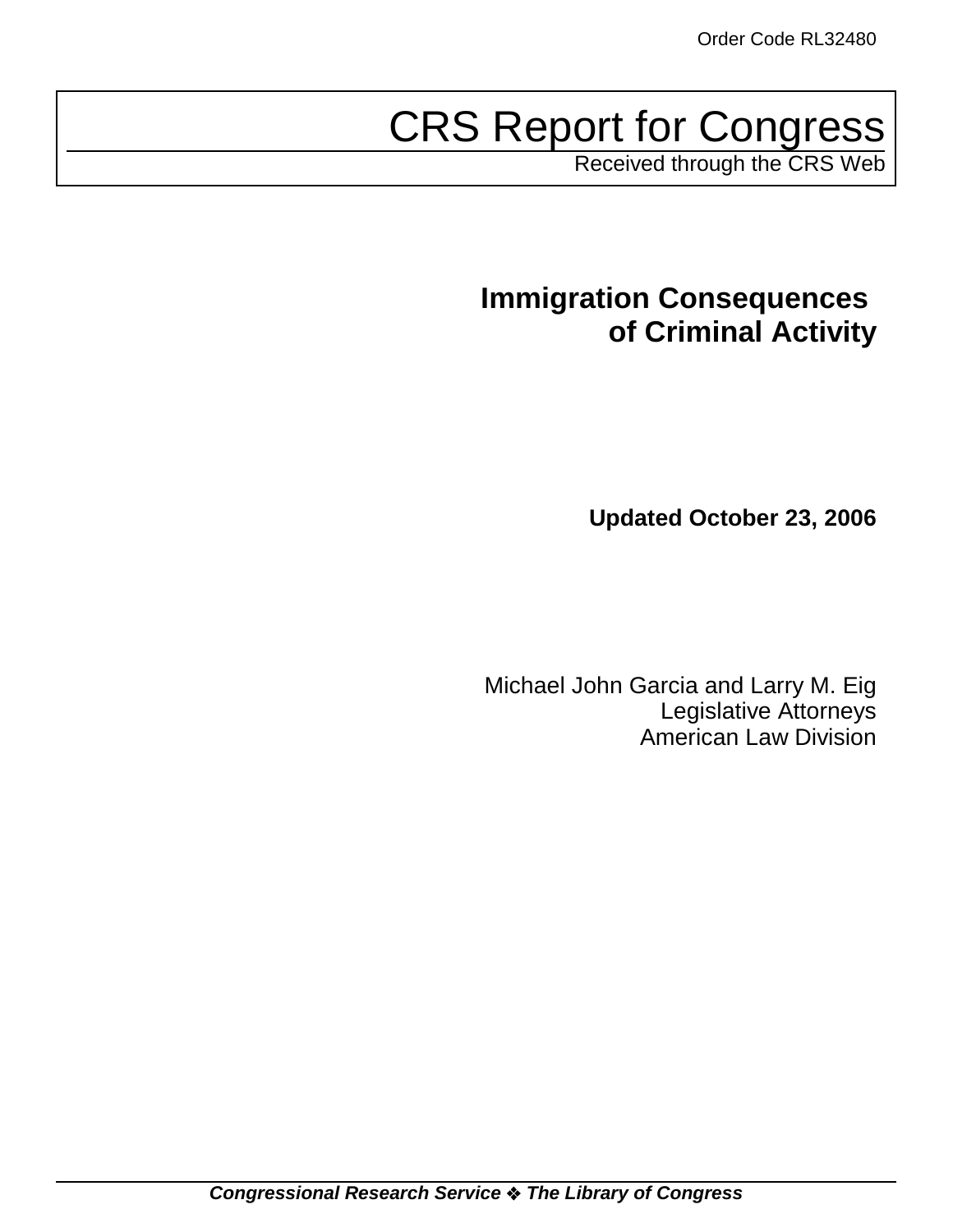### Immigration Consequences of Criminal Activity

#### **Summary**

Congress has broad plenary authority to determine classes of aliens who may be admitted into the United States and the grounds for which they may be removed. Pursuant to the Immigration and Nationality Act (INA), as amended, certain conduct may either disqualify an alien from entering the United States ("inadmissibility") or provide grounds for his or her removal/deportation. Prominently included among this conduct is criminal activity. "Criminal activity" comprises acts violative of federal, state, or, in many cases, foreign criminal law. It does *not* cover violations of the INA that are not crimes, most notably, being in the U.S. without legal permission. Thus, the term "illegal alien" — an alien without legal status — is not synonymous with "criminal alien."

Most crimes affecting immigration status are not specifically mentioned by the INA, but instead fall under a broad category of crimes, such as *crimes involving moral turpitude* or *aggravated felonies*. In addition, certain criminal conduct precludes a finding of *good moral character* under the INA, which is a requirement for naturalization and certain types of immigration relief.

In certain circumstances, grounds for inadmissibility or deportability may be waived. In some cases, aliens facing removal may be allowed to remain in the United States — for example, when they are granted discretionary or mandatory relief from removal for humanitarian reasons, such as through asylum, withholding of removal, or cancellation of removal. Aliens facing removal may also be permitted to depart the United States voluntarily, and thereby avoid the potential stigma and legal consequences of forced removal. Criminal conduct may affect an alien's eligibility for either voluntary departure or discretionary relief from removal. Additionally, criminal conduct is a key disqualifying factor under the character requirement for naturalization.

In the 109<sup>th</sup> Congress, a few proposals have been made to expand the immigration consequences of criminal activity. Two notable bills would expand the categories of criminal activity serving as grounds for inadmissibility and/or deportation and also make aliens who have committed certain crimes ineligible for certain forms of relief from removal: (1) H.R. 4437, the Border Protection, Antiterrorism, and Illegal Immigration Control Act of 2005, which was introduced by Representative James Sensenbrenner on December 6, 2005, and passed the House as amended on December 16, 2005, by a vote of 239 to 182; and (2) S. 2611, the Comprehensive Immigration Reform Act of 2006, which was introduced by Senator Arlen Specter on April 7, 2006, and passed the Senate as amended on May 25, 2006, by a vote of 62 to 36. This report also briefly discusses the alien-street-gang-related provisions of H.R. 6094, the Community Protection Act of 2006, which was introduced by Representative Sensenbrenner on September 19, 2006, and passed the House on September 21, 2006, by a vote of 328 to 95.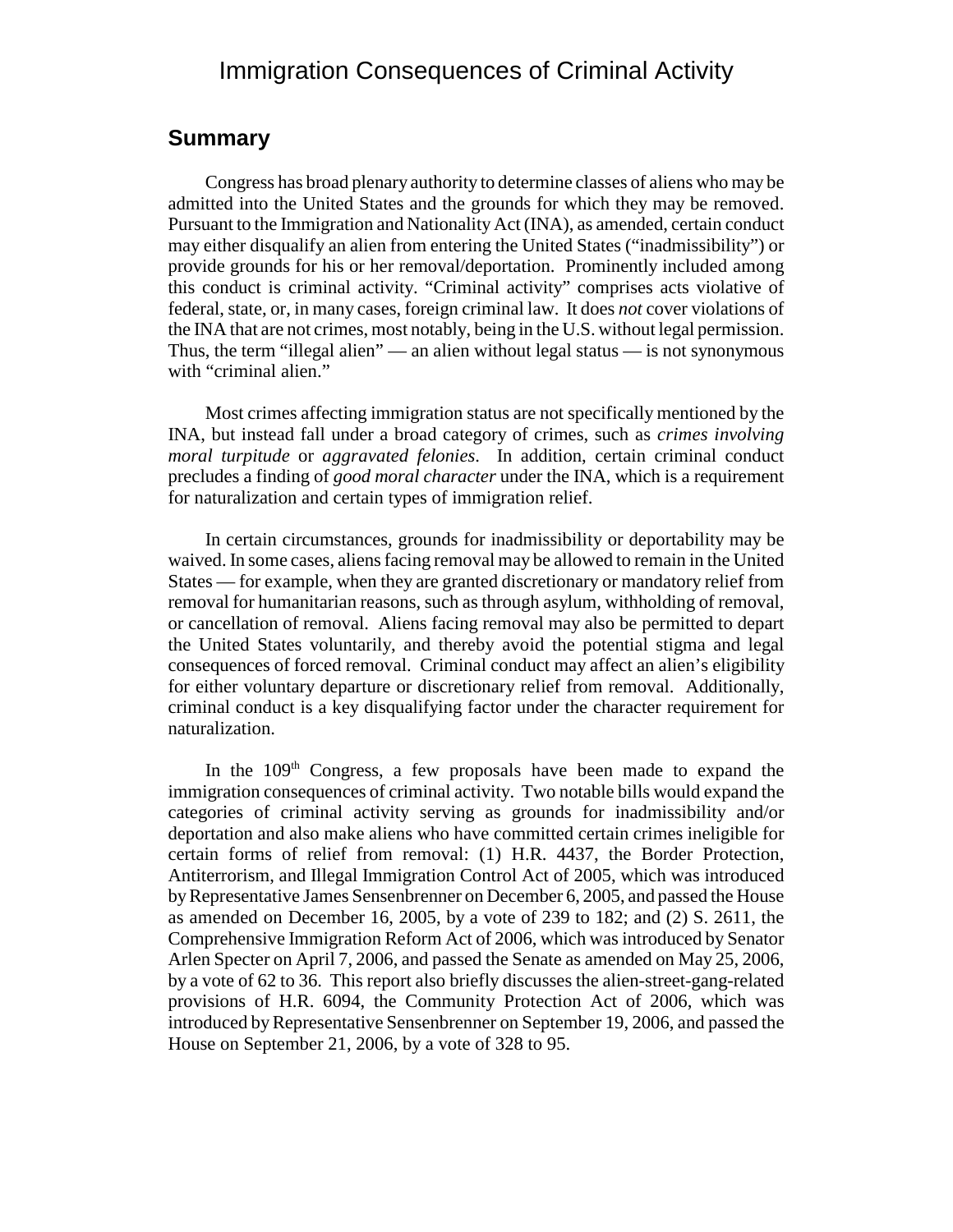### **Contents**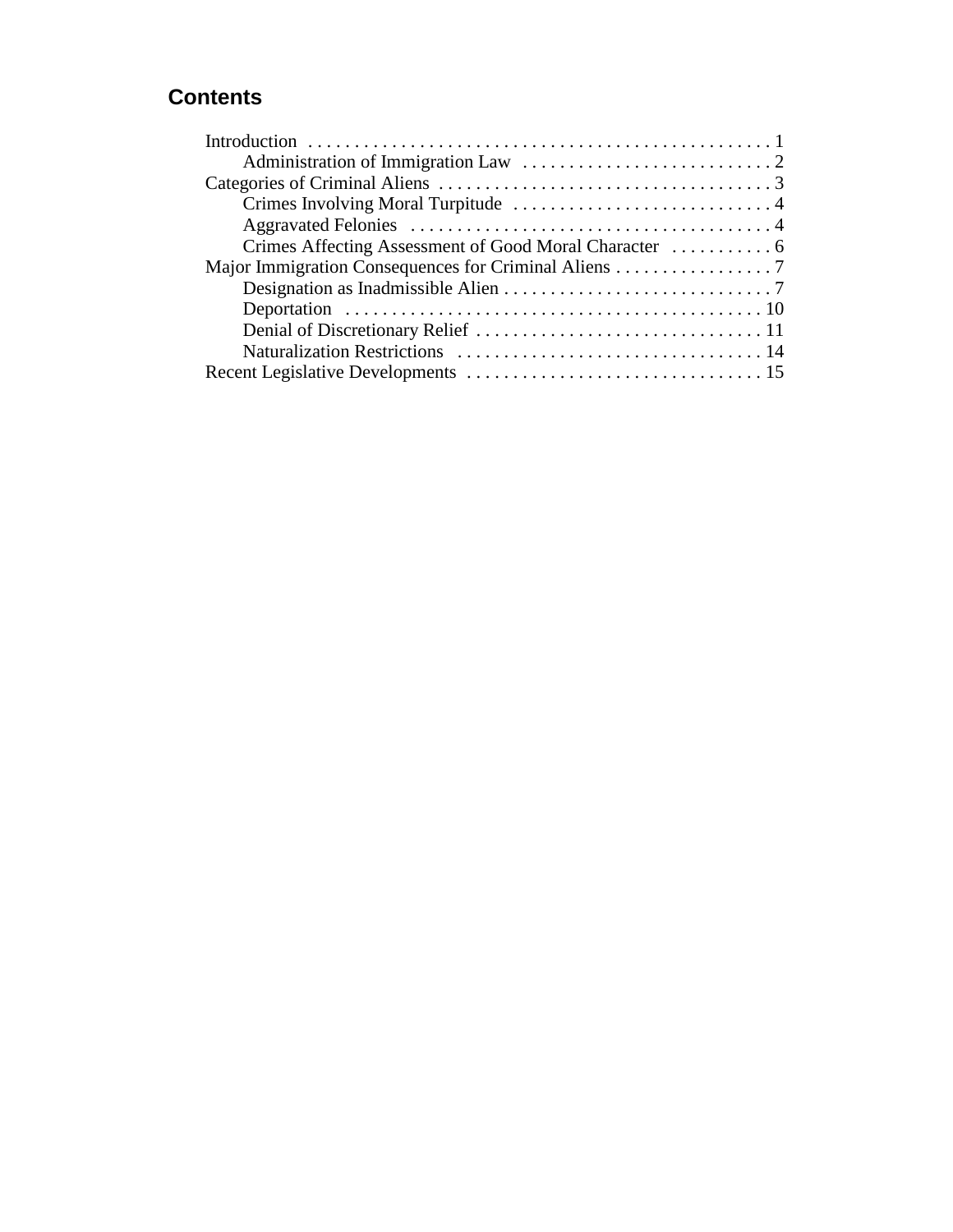## Immigration Consequences of Criminal Activity

#### **Introduction**

Congress has broad plenary authority to determine classes of aliens who may be admitted into the United States and the grounds for which they may be removed.<sup>1</sup> Pursuant to the Immigration and Nationality Act  $(INA)$ , as amended, certain conduct may either disqualify an alien from entering the United States or provide grounds for his or her removal. Prominently included among this conduct is criminal activity.

In general, aliens may legally enter the United States under one of three categories: (1) legal permanent residents (LPRs), who are also commonly referred to as immigrants; (2) nonimmigrants, who are aliens permitted to enter the United States temporarily for a specific purpose, such as for tourism, academic study, or temporary work; and (3) refugees, who are aliens facing persecution abroad and are of special humanitarian concern to the United States. There are two aspects for legal admission under each of these categories. First, an alien must fulfill the substantive requirements for admission under a specified category. For example, in order to enter the United States as a nonimmigrant student, an alien must demonstrate that he is a bona fide student at an approved school.<sup>3</sup> Second, aliens who fulfill substantive requirements for admission may nevertheless be denied admission if they fall within a class of inadmissable aliens listed under INA  $\S 212.^4$  Once admitted, aliens remain subject to removal if they fall within a class of deportable aliens listed under INA § 237.<sup>5</sup> The INA contains bars for admission and grounds for deportation based on criminal conduct.<sup>6</sup>

This report discusses the potential immigration consequences of criminal activity. "Criminal activity" generally refers to conduct for which an alien has been found or plead guilty before a court of law, though in limited circumstances consequences may attach to the *commission* of a crime or *admission of acts constituting the essential elements* of a crime. Consequences may flow from violations of either federal, state or, in many circumstances, foreign criminal law.

<sup>&</sup>lt;sup>1</sup> For further background on U.S. immigration policy, see CRS Report RS20916: *Immigration and Naturalization Fundamentals*, by Ruth Ellen Wasem.

<sup>2</sup> 8 U.S.C. §§ 1101 *et seq.*

<sup>&</sup>lt;sup>3</sup> INA § 101(a)(15)(F); 8 U.S.C. § 1101(a)(15)(F).

<sup>4</sup> 8 U.S.C. § 1182.

<sup>5</sup> 8 U.S.C. § 1227.

<sup>6</sup> *See* INA §§ 212(a)(2) 237(a)(2); 8 U.S.C. §§ 1182(a)(2), 1227(a)(2).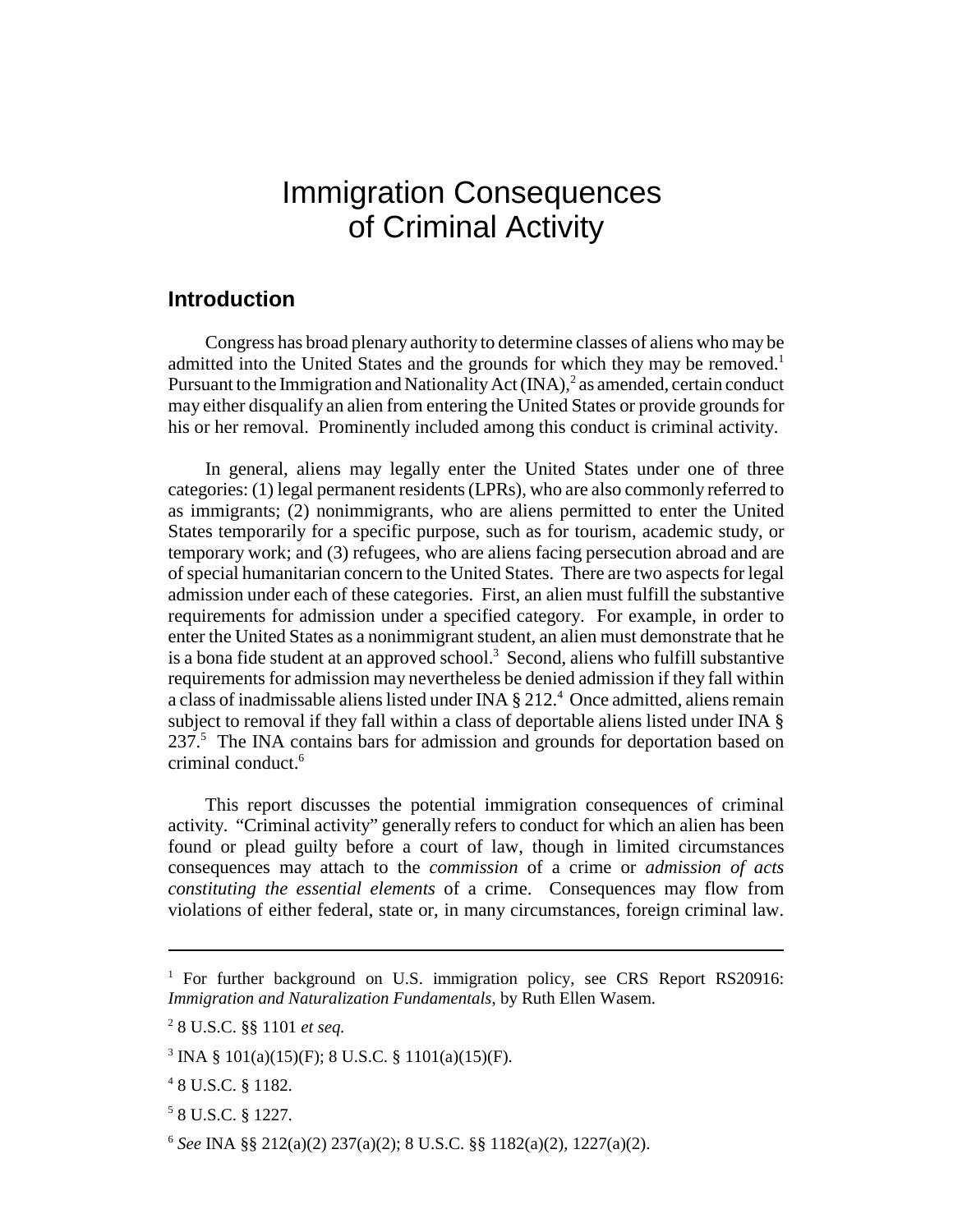Some federal crimes are set out in the INA itself — alien smuggling, for example. However, not all violations of immigration law are crimes. Notably, being in the U.S. without legal permission — i.e., being an "illegal alien" — is *not* a crime in and of itself.<sup>7</sup> Thus, for example, an alien who overstays a student visa may be an "illegal alien," in that the alien may be subject to removal from the U.S., but such an alien is not a "criminal alien."

**Administration of Immigration Law.** For several decades, the primary authority to interpret, implement, and enforce the provisions of the INA was vested with the Attorney General.<sup>8</sup> The Attorney General delegated most authority over immigration matters to two bodies within the Department of Justice (DOJ): the Immigration and Naturalization Service (INS), which was delegated authority over immigration enforcement and service functions, and the Executive Office of Immigration Review (EOIR), which was delegated adjudicatory functions over immigration matters. Following the establishment of the Department of Homeland Security (DHS), the INS was abolished and its functions were transferred to DHS. Pursuant to INA  $\S$  103(a)(1), as amended, the DHS Secretary is now "charged with the administration and enforcement of...[the INA] and all other laws relating to the immigration and naturalization of aliens, except insofar as this chapter or such laws relate to the powers, functions, and duties conferred upon the ... [other executive officers and agencies including] the Attorney General...."9

 Pursuant to INA § 103, as amended, EOIR retains adjudicative authority over immigration matters, and rulings by the Attorney General with respect to questions of immigration law remain controlling upon immigration authorities.10 However, the precise scope of the Attorney General's continued authority over other immigration matters remains unclear, because most provisions of the INA have not been specifically amended to reflect the transfer of certain immigration functions to DHS.<sup>11</sup> As a result, many of the regulations implemented by DHS and EOIR are presently duplicative or otherwise overlapping.<sup>12</sup> The Homeland Security Act of

 $10$  *Id.* at §§ 1103(a)(1), (g).

 $\frac{7}{1}$  Unlawful presence is only a criminal offense when an alien is found in the United States after having been formally removed or after departing the United States while a removal order was outstanding. INA § 276; 8 U.S.C. § 1326.

<sup>&</sup>lt;sup>8</sup> Primary authority over immigration matters was transferred from the Department of Labor to the Department of Justice in 1940. Reorg. Plan No. 5 of 1940, 5 Fed. Reg. 2223 (1940).

 $9$  8 U.S.C. § 1103(a)(1).

 $11$  For further background on the transfer of immigration authority to the DHS, see CRS Report RL31997: *Authority to Enforce the Immigration and Nationality Act (INA) in the Wake of the Homeland Security Act: Legal Issues*, by Stephen R. Viña.

 $12$  According to the DOJ, which issued these regulations just prior to the transfer of certain immigration authority to the DHS, the duplication of regulations was intended "to ensure continuity, even though the Attorney General and Secretary may later amend their respective regulations to further separate the procedures and clarify those sections that affect each agency...[but] the duplication assures that interpretation will be consistent until coordinated decisions are made respecting these procedures." Department of Justice, Final Rule, Aliens (continued...)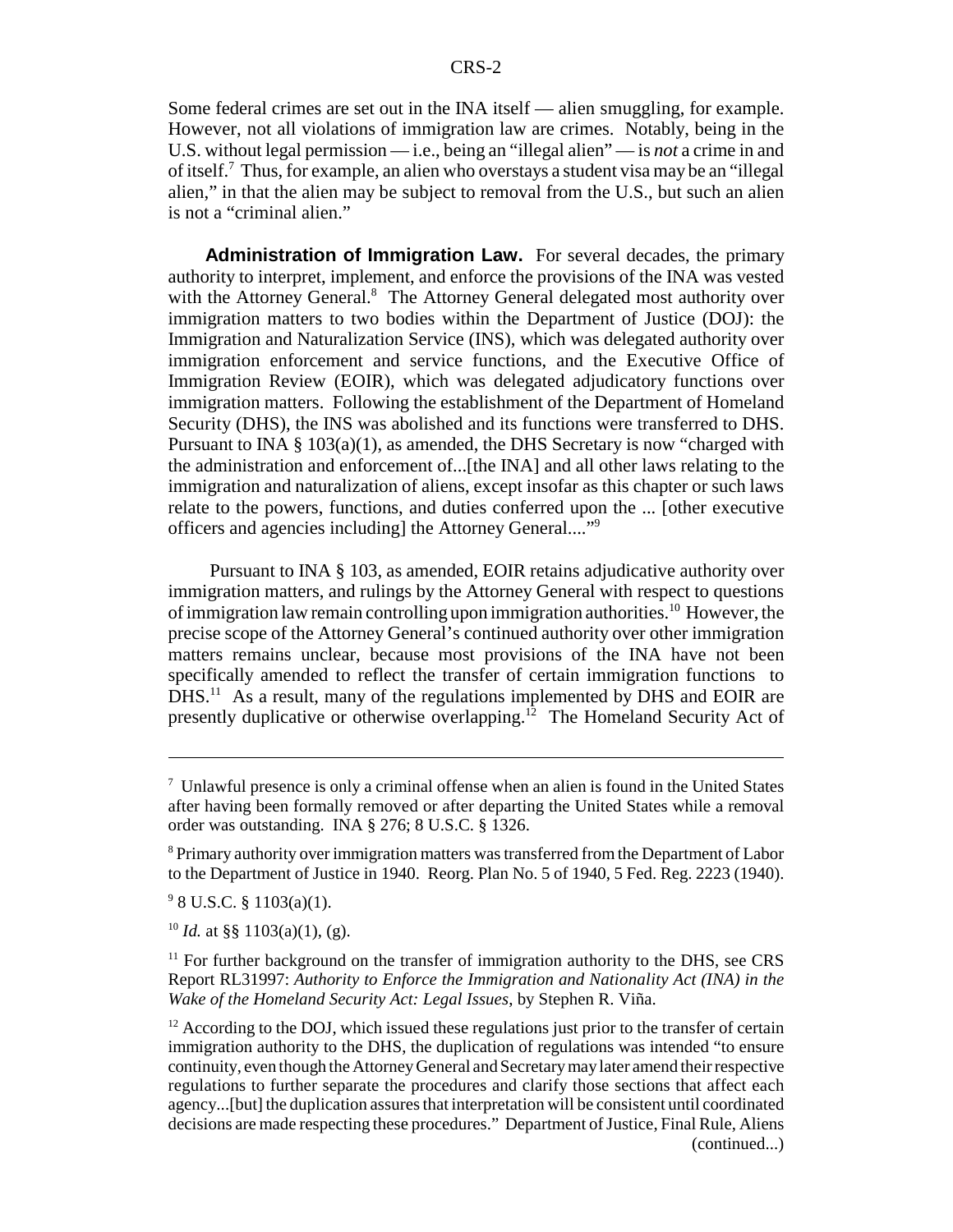2002, which established DHS and transferred to it many immigration functions previously conducted by the INS, provided a general guideline that immigration officials to whom immigration functions were transferred "may, for purposes of performing the function, exercise all authorities under any other provisions of law that were available with respect to the performance of that function to the official responsible for the performance of the function immediately before [transfer]."13 As a practical matter, the DHS has primary day-to-day authority over immigration matters, while the Attorney General and EOIR maintain adjudicatory authority over immigration matters and questions of immigration law.

#### **Categories of Criminal Aliens**

The INA lists a number of criminal grounds for designating an alien as inadmissible or deportable. Most crimes included under these grounds are not specifically mentioned, but instead fall under a broad category of crimes, such as *crimes involving moral turpitude* or *aggravated felonies*. In addition, certain criminal conduct precludes a finding of *good moral character* under the INA, thereby preventing an alien from becoming either a naturalized U.S. citizen or a candidate for certain types of relief.

The class of *crimes involving moral turpitude*, the class of *aggravated felonies*, and the class of crimes that preclude a finding of *good moral character* are overlapping, but no two classes are coextensive. The types of crimes constituting *crimes of moral turpitude* are determined by case law. Crimes that are *aggravated felonies* are listed in statute, with case law illuminating the bounds of certain listed crimes. Crimes precluding a finding of *good moral character* are determined by a combination of case law and statutory law. These criminal classes are further modified for the purposes of specific INA provisions.<sup>14</sup> The following sections will describe these criminal categories in more detail.

 $12$  (...continued)

and Nationality; Homeland Security; Reorganization of Regulations, 68 Fed. Reg. 9824, 9825 (Feb. 28, 2003) (codified at 8 C.F.R pts. I, V).

<sup>13</sup> Homeland Security Act of 2002, P.L. 107-296, § 456.

<sup>14</sup> For example, *crimes involving moral turpitude* that may make an alien *inadmissible* include all such crimes other than (1) a single such crime committed by a minor if the crime was committed, and any confinement ended, at least five years before applying for admission or (2) a single misdemeanor for which the term of imprisonment imposed, if any, did not exceed six months. INA § 212(a)(2)(A); 8 U.S.C. § 1182(a)(2)(A). On the other hand, *crimes involving moral turpitude* that may make an alien *deportable* include (1) one conviction of such a crime committed within five years of entry (ten years in the case of a small subcategory of aliens) if the crime is punishable by at least one year's imprisonment, and (2) the conviction of more than one such crime, whenever committed and whatever the potential punishment, if the crimes were not committed in a single scheme of criminal conduct. INA § 237(a)(2)(A); § 8 U.S.C. § 1227(a)(2)(A)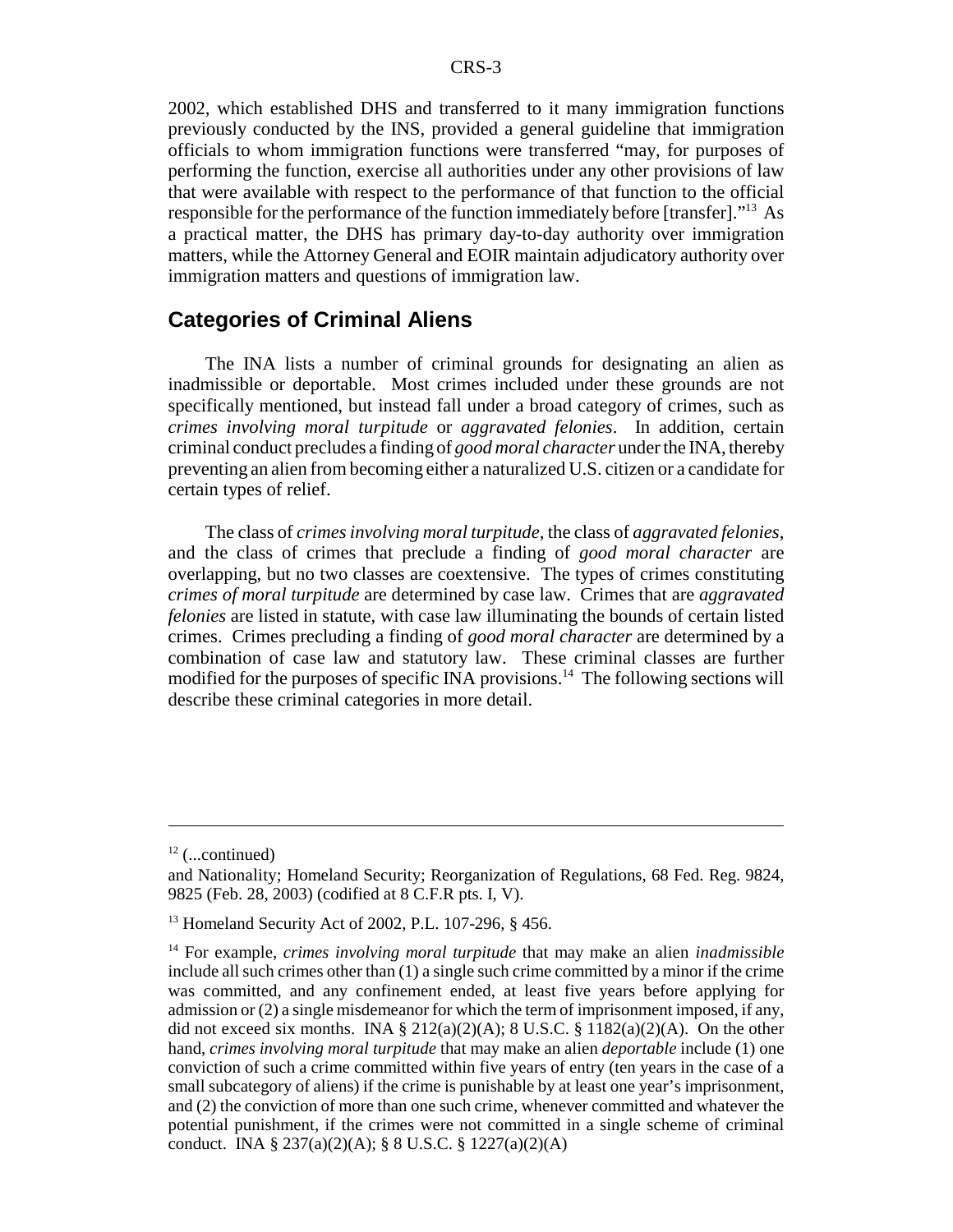**Crimes Involving Moral Turpitude.** Immigration law has used the term "moral turpitude" in its criminal grounds for exclusion since 1891.<sup>15</sup> Whether a crime involves moral turpitude has been determined by judicial and administrative case law rather than a statutory definition. In general, if a crime manifests an element of baseness or depravity under current mores — if it evidences an evil or predatory intent — it involves moral turpitude. Thus, certain crimes such as murder, rape, blackmail, and fraud have been considered crimes involving moral turpitude, whereas crimes such as simple assault have not been considered to involve moral turpitude.16

**Aggravated Felonies.** Since 1988, Congress has designated specific offenses as aggravated felonies for immigration purposes, and it has made removal of aliens convicted of such crimes a priority through streamlined procedures and ineligibility for various types of relief. Aggravated felonies were initially listed under the INA pursuant to the Anti-Drug Abuse Act of 198817 as part of a broad effort to combat narcotics trafficking. The only crimes designated in the 1988 Act were murder, drug trafficking, and illegal trafficking in firearms or destructive devices.<sup>18</sup> Subsequent legislation has expanded the definition of "aggravated felony" a number of times, to include certain categories of crimes and many specific crimes.

Section 101(a)(43) of the INA defines "aggravated felony" through the listing of a number of criminal categories and specified crimes. The broadest categories of aggravated felonies under the INA are:

- any crime of violence (including crimes involving a substantial risk of the use of physical force) for which the term of imprisonment is at least one year;
- any crime of theft (including the receipt of stolen property) or burglary for which the term of imprisonment is at least one year; and
- illegal trafficking in drugs, firearms, or destructive devices.

Many specific crimes are also listed as aggravated felonies under the INA. These include:

- murder;
- rape;
- sexual abuse of a minor;

<sup>&</sup>lt;sup>15</sup> Prior to 1891, conviction of a "felonious crime" served as the basis of exclusion. Subsequently, conviction for a "felony or other infamous crime or misdemeanor involving moral turpitude" could constitute grounds for alien exclusion. Act of March 3, 1891, 26 Stat. 1084, ch. 551.

<sup>&</sup>lt;sup>16</sup> For a more thorough listing of crimes found to involve moral turpitude, see Maryellen Fullerton & Noah Kinigstein, *Strategies for Ameliorating the Immigration Consequences of Criminal Convictions: A Guide for Defense Attorneys*, 23 AM.CRIM.L.REV. 425, 431-36 (1986).

 $17$  P.L. 100-690 (1988).

<sup>18</sup> *See id.* at § 7342.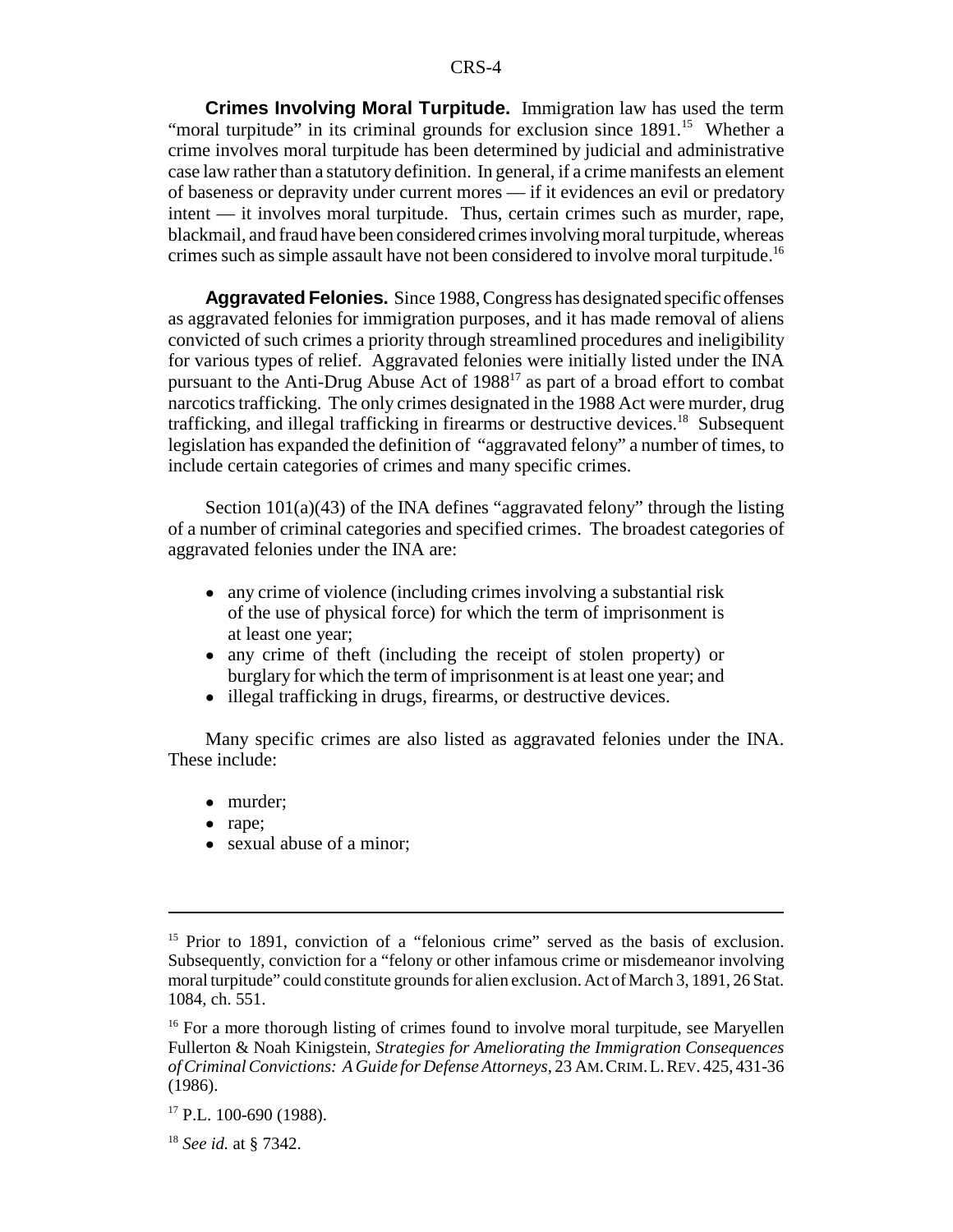- illicit trafficking in a controlled substance, including a federal drug trafficking offense;
- illicit trafficking in a firearm, explosive, or destructive device;
- ! federal money laundering or engaging in monetary transactions in property derived from specific unlawful activity, if the amount of the funds exceeded \$10,000;
- any of various federal firearms or explosives offenses;
- any of various federal offenses relating to a demand for, or receipt of, ransom;
- any of various federal offenses relating to child pornography;
- a federal racketeering offense;
- a federal gambling offense (including the transmission of wagering information in commerce if the offense is a second or subsequent offense) which is punishable by imprisonment of at least a year;
- a federal offense relating to the prostitution business;
- ! a federal offense relating to peonage, slavery, involuntary servitude, or trafficking in persons;
- ! any of various offenses relating to espionage, protecting undercover agents, classified information, sabotage, or treason;
- fraud, deceit, or federal tax evasion, if the offense involves more than \$10,000;
- alien smuggling, other than a first offense involving the alien's spouse, child, or parent;
- illegal entry or reentry of an alien previously deported on account of committing an aggravated felony;
- an offense relating to falsely making, forging, counterfeiting, mutilating, or altering a passport or immigration document if (1) the term of imprisonment is at least a year and (2) the offense is not a first offense relating to the alien's spouse, parent, or child;
- failure to appear for service of a sentence, if the underlying offense is punishable by imprisonment of at least five years;
- an offense relating to commercial bribery, counterfeiting, forgery, or trafficking in vehicles with altered identification numbers, for which the term of imprisonment is at least one year;
- an offense relating to obstruction of justice, perjury or subornation of perjury, or bribery of a witness, for which the term of imprisonment is at least one year;
- an offense relating to a failure to appear before a court pursuant to a court order to answer to or dispose of a charge of a felony for which a sentence of two years' imprisonment or more may be imposed; and
- an attempt or conspiracy to commit one of the foregoing offenses.

Unless otherwise specified, an aggravated felony includes both state and federal convictions, as well as foreign convictions for which the term of imprisonment was completed less than 15 years earlier.<sup>19</sup>

<sup>&</sup>lt;sup>19</sup> INA § 101(a)(43); 8 U.S.C. § 1101(a)(43).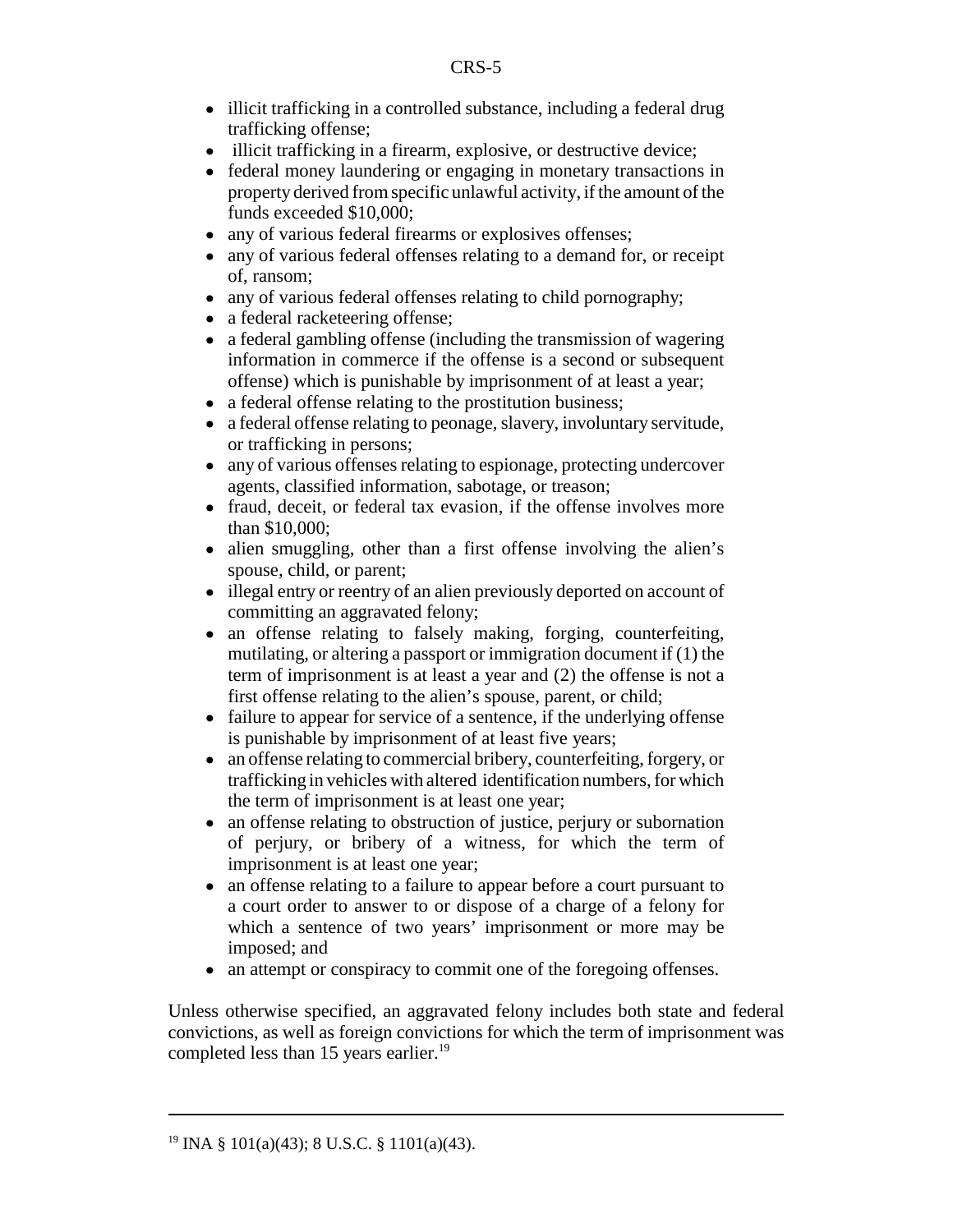**Crimes Affecting Assessment of Good Moral Character.** The possession of good moral character appears always to have been a statutory requirement for naturalization,<sup>20</sup> and good moral character now also bears on the eligibility for various forms of immigration relief.<sup>21</sup> Prior to 1952, the effect of criminal conduct upon assessments of good moral character was determined solely by case law and administrative practice. Following the enactment of the INA, certain criminal activities were statutorily designated as barring a finding of good moral character. The activities listed by the INA as prohibiting a finding of good moral character are not exclusive, and engaging in illegal activity that is not specifically designated by the INA may therefore still be considered when assessing character.<sup>22</sup>

Although not every activity listed by the INA as barring a finding of good moral character directly relates to illegal behavior,<sup>23</sup> most do. Pursuant to INA  $\S$  101(f), an alien is barred from being found to have good moral character if, during the period for which character is required to be established,  $24$  the alien:

- ! commits certain acts related to prostitution or another commercialized vice;
- knowingly encourages, induces, assists, abets, or aids any other alien to enter or to try to enter the United States in violation of law, except in limited circumstances;
- commits a crime of moral turpitude, unless the alien committed only one crime and either (1) the crime was committed while the alien was a minor and the crime (as well as the alien's release from any imprisonment for the crime) occurred at least five years prior to the pertinent application or (2) the maximum possible penalty for the crime did not exceed one year's imprisonment and the sentence imposed did not exceed six months;

<sup>&</sup>lt;sup>20</sup> Possession of "good moral character" was a requirement for naturalization under the original U.S. naturalization law. Act of March 26, 1790, 1 Stat 103-104.

 $21$  For a more detailed discussion of good moral character, see 7 CHARLES GORDON, STANLEY MAILMAN & STEPHEN YALE-LOEHR, 7 IMMIGRATION LAW & PROCEDURE § 95.04[1] (2002) [*hereinafter* "GORDON & MAILMAN"].

<sup>22</sup> *See* 8 C.F.R. § 316.10(a)(2) (stating that naturalization officials "evaluate claims of good moral character on a case-by-case basis taking into account the elements enumerated [under the INA and corresponding regulations] ... and the standards of the average citizen in the community of residence").

 $23$  For example, an alien determined to be a habitual drunkard is statutorily barred from being considered to possess good moral character. INA § 101(f)(1); 8 U.S.C. § 1101(f)(1).

 $24$  The INA imposes different requirements on an alien to demonstrate good moral character depending upon what benefit he or she is seeking. For example, most LPRs petitioning for naturalization must have resided in the United States for at least five years and have shown good moral character during this period. INA § 316(a); 8 U.S.C. § 1427(a). For a non-LPR alien to be eligible for cancellation of removal from the United States, he or she must have had a continuous presence in the United States for at least 10 years and good moral character during that period. INA § 240A(b)(1); 8 U.S.C. § 1229b(b)(1).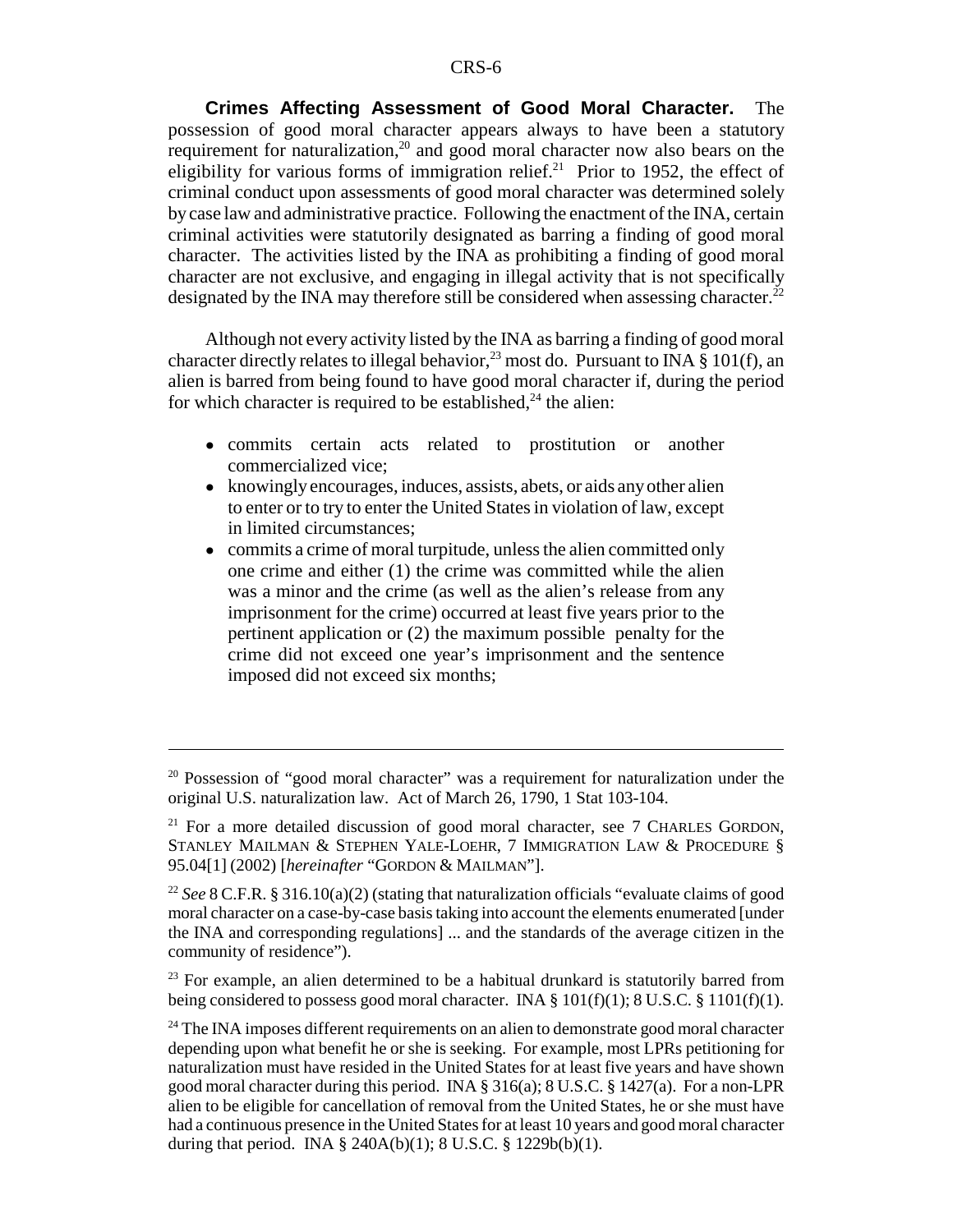- violates a federal, state, or foreign law or regulation relating to a controlled substance, other than a single offense of possessing 30 grams or less of marijuana;
- commits two or more offenses for which the aggregate sentence imposed was at least five years;
- gives false information in attempting to receive a benefit under the INA;
- has an income principally derived from illegal gambling activities;
- commits at least two gambling offenses for which the alien is convicted;
- is in criminal confinement for at least 180 days; or
- has *at any time* been convicted of an aggravated felony.<sup>25</sup>

As previously mentioned, the INA's listing of conduct barring a finding of good moral character is not exclusive, and other activities — criminal or otherwise — may also bar an alien from citizenship or immigration benefits on character grounds. Among potential disqualifying conduct are an alien's deliberate non-support of his or her family, adultery that tended to destroy an existing marriage, and other notorious unlawful conduct.<sup>26</sup> Additionally, crimes committed before the "good moral character" period may be considered.<sup>2</sup>

#### **Major Immigration Consequences for Criminal Aliens**

Certain criminal conduct may have a substantial impact upon an alien's ability to enter or remain in the United States, and it may also affect the availability of discretionary forms of immigration relief and the ability of an alien to become a U.S. citizen. The following sections describe the major immigration consequences for aliens who engage in certain criminal conduct.

**Designation as Inadmissible Alien.** The INA categorizes certain classes of aliens as inadmissible, making them "ineligible to receive visas and ineligible to be admitted to the United States."<sup>28</sup> Aliens who commit certain crimes are designated as inadmissible. Aliens designated as inadmissible include any alien who, *inter alia*:

• has been convicted of, admits having committed, or admits to acts comprising essential elements of a crime involving moral turpitude (other than a purely political offense), unless (1) the alien committed only one crime and  $(2)(a)$  the crime was committed when the alien was under the age of 18 and the crime was committed (and any related incarceration ended) more than five years prior to the

<sup>&</sup>lt;sup>25</sup> However, a conviction for an aggravated felony before November 29, 1990 (other than for murder) does not automatically preclude a finding of good moral character under INA § 101(f). 8 C.F.R. § 316.60(b)(1).

<sup>26</sup> *Id.* at § 316.60(b)(3). *See generally* GORDON & MAILMAN, *supra* note 21, § 95.04[1][b].

 $278$  C.F.R. § 316.60(a)(2).

<sup>&</sup>lt;sup>28</sup> INA § 212(a); 8 U.S.C. § 1182(a).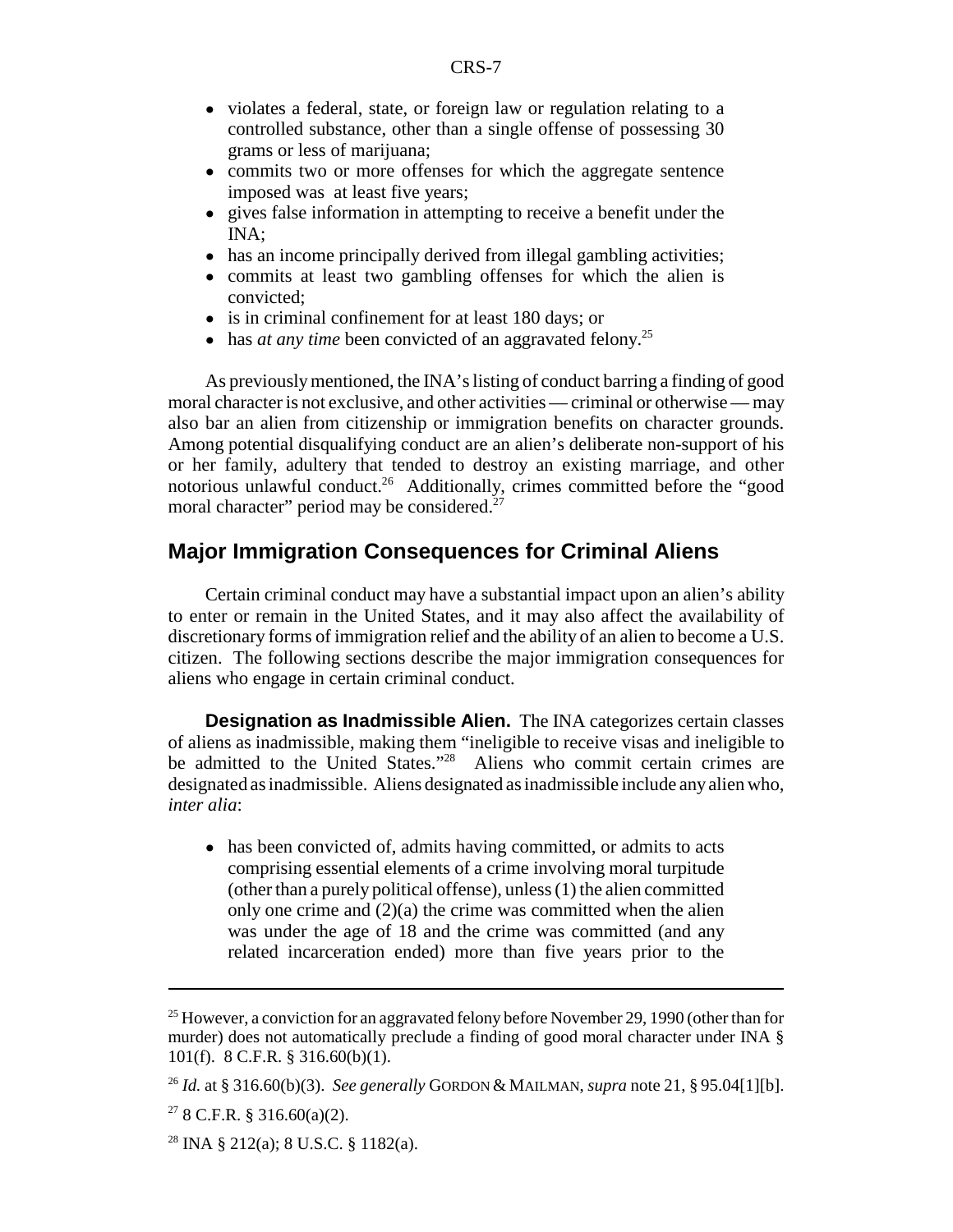application for admission or for a visa or (b) the maximum penalty for the crime at issue did not exceed one year's imprisonment and, if convicted, the alien was not sentenced to more than six months;

- has been convicted of, admits having committed, or admits to acts comprising essential elements of a federal, state, or foreign law violation relating to a controlled substance;
- based on the knowledge or reasonable belief of a consular officer or immigration officer, (1) is or has been an illicit trafficker in a controlled substance, or knowingly is or has been an aider or abettor of a controlled substance, or (2) is the spouse, son, or daughter of an alien inadmissible for the foregoing reasons, and has, within the previous five years, obtained any financial or other benefit from the illicit activity of that alien, and knew or reasonably should have known that the financial or other benefit was the product of such illicit activity;
- has been convicted of two or more offenses for which the aggregate sentence imposed was at least five years;
- is coming to the United States to engage in (or within 10 years of applying for admission has engaged in) prostitution (including procurement and receipt of proceeds) or is coming to the United States to engage in another form of unlawful commercialized vice;
- ! committed a serious crime for which diplomatic immunity or other form of immunity was claimed;
- ! (1) is listed as a trafficker in persons in a report under the Trafficking Victims Protection Act or is known or reasonably believed to have aided or otherwise furthered severe forms of human trafficking or (2) is known or reasonably believed to be the adult child or spouse of such an alien and knowingly benefitted from the proceeds of illicit activity while an adult;
- based on the knowledge or reasonable belief of a consular officer or immigration officer, is engaging, or seeks to enter the United States to engage, in a federal offense of money laundering, or is or has been a knowing aider, abettor, assister, conspirator, or colluder with others in such an offense; or
- based on the knowledge or reasonable belief of a consular officer or immigration officer, seeks to enter the United States to engage in espionage, sabotage, export control violations, unlawful opposition to the government, or other unlawful activity. $29$

Although not expressly listed as such, a conviction for an aggravated felony may also make an alien inadmissible.<sup>30</sup> Other types of unlawful conduct (which may also be covered under criminal grounds) precluding admission include terrorist activities, alien smuggling (with limited exception), immigration document fraud, illegal entry

<sup>&</sup>lt;sup>29</sup> INA § 212(a); 8 U.S.C. § 1182(a).

<sup>&</sup>lt;sup>30</sup> As previously mentioned, a conviction for an aggravated felony bars an alien from being found to have good moral character. Good moral character is a requisite for naturalization. Aliens who are permanently ineligible for citizenship are inadmissible. INA  $\S 212(a)(8)$ ; 8 U.S.C. § 1182(a)(8).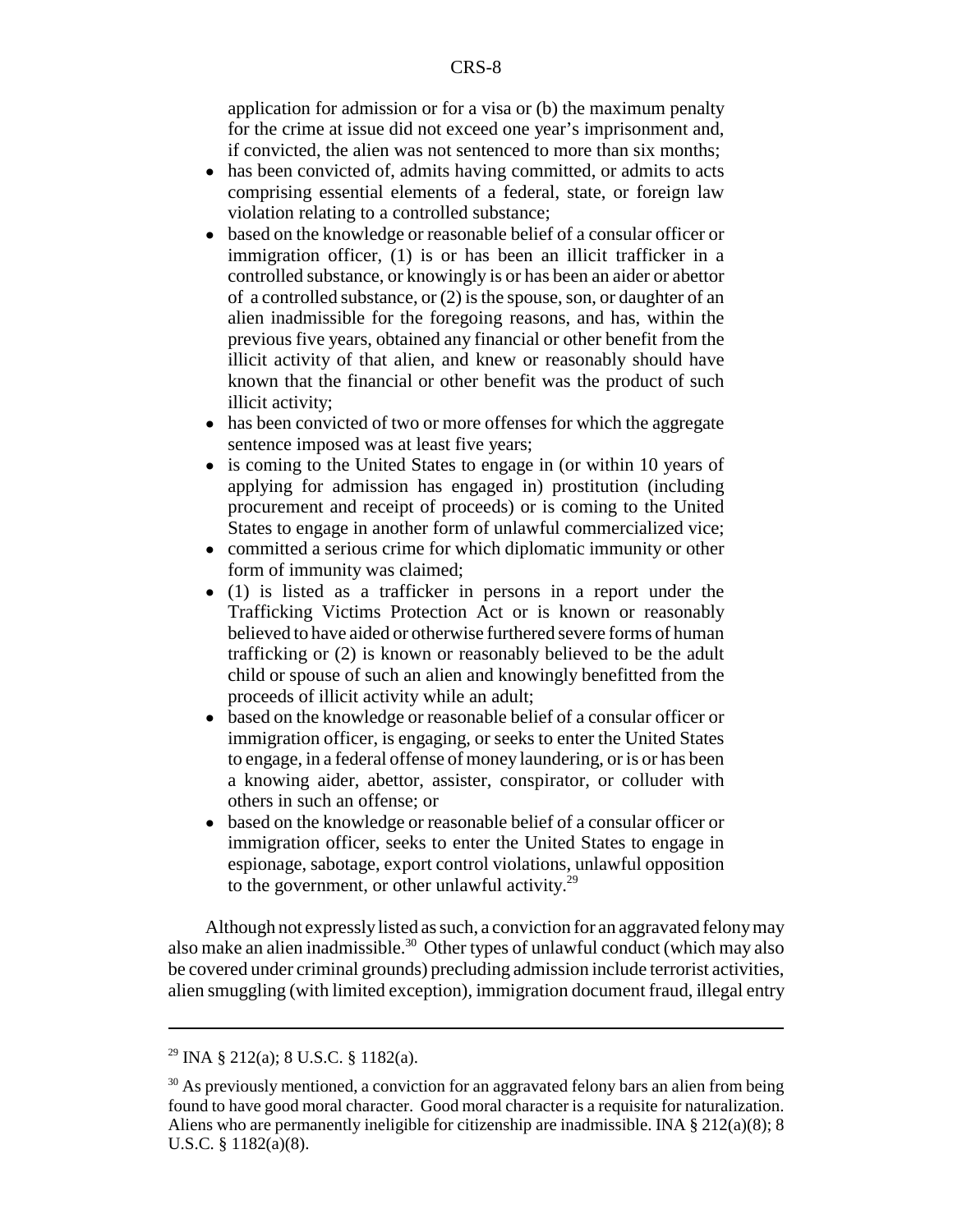into the United States, unlawful voting, international abduction of a child who is a U.S. citizen, participation in genocide, and severe violations of religious freedom while serving as a foreign government official.

*Waivers.* Various criminal grounds for inadmissibility are, by their own terms, subject to exception. For example, the crime of moral turpitude category does not cover certain juvenile or minor offenses.<sup>31</sup> Further, even if a crime is covered, most criminal grounds for inadmissibility may nevertheless be waived in a number of circumstances. Authority to waive certain criminal grounds of inadmissibility is contained in INA § 212(h).<sup>32</sup> Criminal grounds for inadmissibility that may be waived are:

- crimes involving moral turpitude;
- a single offense of simple possession of 30 grams or less of marijuana;
- multiple convictions for which at least five year's imprisonment was imposed;
- prostitution or other unlawful commercialized vices; and
- serious criminal activity for which the alien has asserted immunity.

INA § 212(h)(1) establishes that relevant immigration officials have discretion to waive a designation of inadmissibility on account of the foregoing conduct if four requirements are met. These requirements are that:

- the alien is seeking admission as an LPR;
- the conduct making the alien inadmissible either involved prostitution or another unlawful commercial vice or, in the case of other criminal conduct, occurred more than 15 years before the date of the alien's application for a visa, entry or adjustment of status;
- the alien's admission into the United States would not be contrary to the national welfare, safety, or security of the United States; *and*
- $\bullet$  the alien has been rehabilitated.<sup>33</sup>

An additional waiver is available for immediate family members under INA §  $212(h)(1)(B)$  if:

- the alien is seeking admission as an LPR;
- the alien is the spouse, parent, son, or daughter of a U.S. citizen or LPR; *and*
- denial of admission would cause extreme hardship to the United States citizen or lawfully resident spouse, parent, son, or daughter.<sup>34</sup>

 $31$  INA § 212(a)(2)(A)(ii); 8 U.S.C. § 1182(a)(2)(A)(ii).

<sup>32 8</sup> U.S.C. § 1182(h).

 $33$  INA § 212(h)(1)(A); 8 U.S.C. § 1182(h)(1)(A).

 $34$  8 U.S.C. § 1182(h)(1)(B).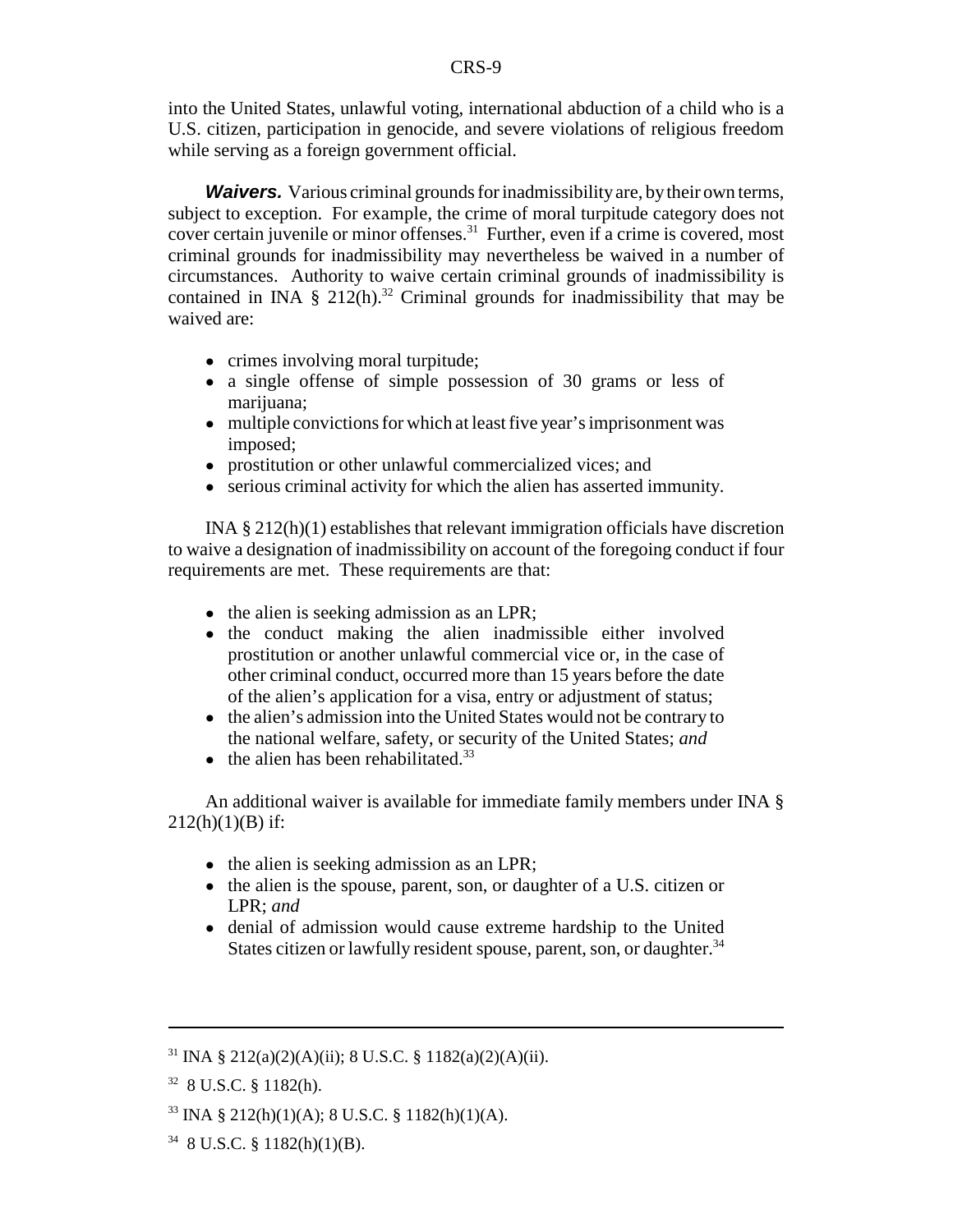A further circumstance where a waiver is available for inadmissible criminal conduct involves alien spouses or children of U.S. citizens or LPRs, when those aliens have been battered or subjected to extreme cruelty by the citizen or LPR.<sup>35</sup>

Certain aliens are barred from consideration for § 212(h) waivers. No waiver is permitted for aliens who have been convicted of murder or criminal acts involving torture, as well as attempts or conspiracies to commit murder or a criminal act involving torture.<sup>36</sup> Further, a waiver under § 212(h) is not available in the case of an alien who has previously been admitted to the United States as an LPR if either (1) since the date of such admission the alien has been convicted of an aggravated felony or (2) the alien has not lawfully resided continuously in the United States for at least seven years immediately preceding the date of initiation of proceedings to remove the alien from the United States.<sup>37</sup>

In addition to § 212(h) waivers, criminal grounds may be waived for aliens seeking temporary admission as nonimmigrants, such as those seeking to enter the United States as tourists.<sup>38</sup> Also, certain permanent residents may seek waivers through cancellation of removal, which will be discussed later. $39$ 

**Deportation.** The criminal grounds for deportation cover both broad categories and specific crimes. Among those deportable on criminal grounds is any alien who:

- is convicted of a single crime involving moral turpitude that was committed within five years of admission and that is punishable by imprisonment of at least one year;
- is convicted of two or more crimes involving moral turpitude not arising from a single scheme of misconduct;
- is convicted of an aggravated felony at any time after admission into the United States;
- is convicted after admission of any violation of a federal, state, or foreign law or regulation relating to a controlled substance (other than a single offense for possessing 30 grams or less of marijuana for personal use);
- is, or at any time after admission has been, a drug abuser or drug addict;
- is convicted at any time after admission of an offense related to a firearm or destructive device (including unlawful commerce relating to, possession, or use of a firearm or destructive device);

 $35$  INA § 212(h)(1)(C); 8 U.S.C. § 1182(h)(1)(C).

<sup>36 8</sup> U.S.C. § 1182(h).

<sup>37</sup> *Id.*

 $38$  INA § 212(d)(3); 8 U.S.C. § 1182(d)(3).

<sup>39</sup> *See infra* at 12-13.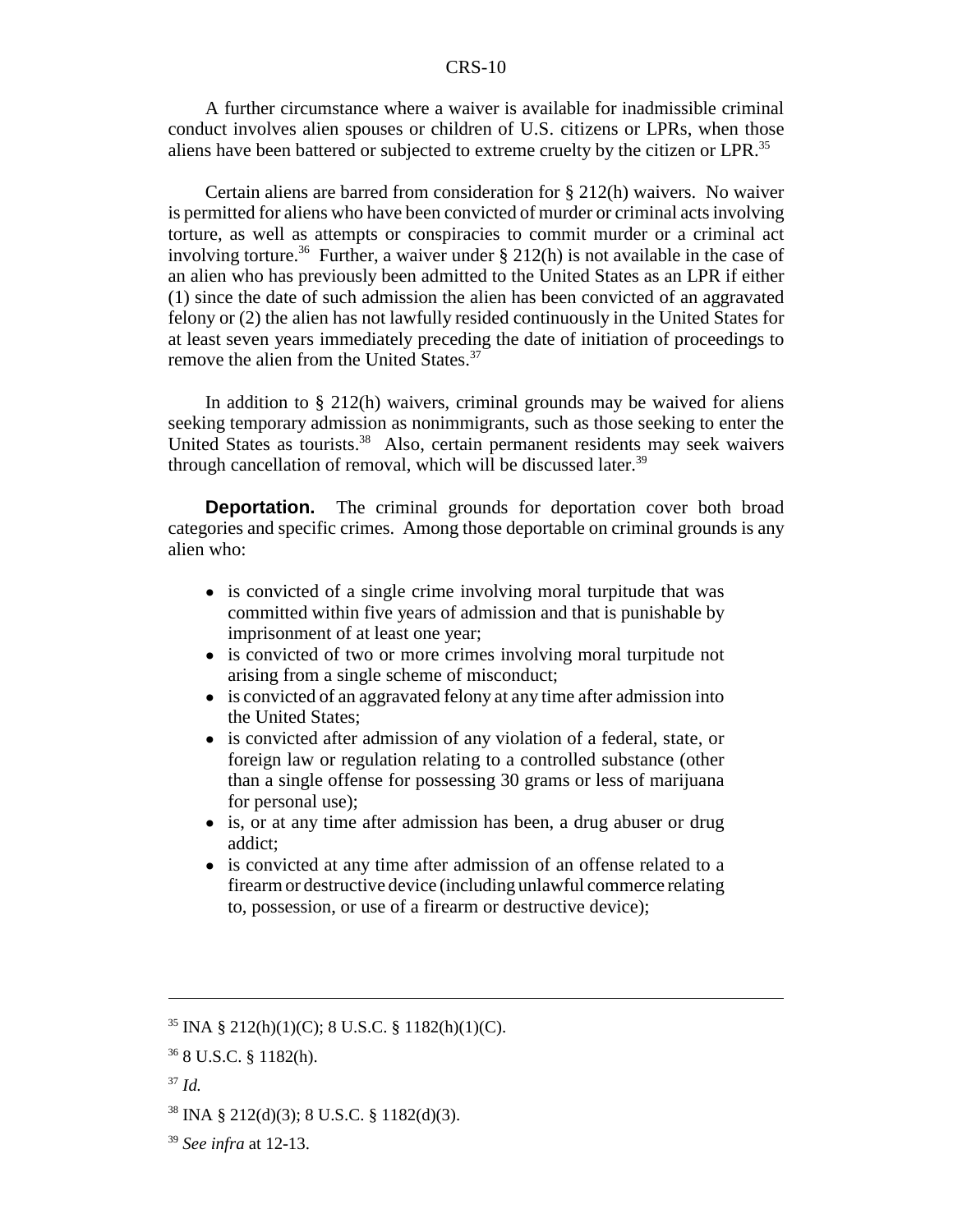- is convicted at any time of an offense related to espionage, sabotage, or treason or sedition, if the offense is punishable by imprisonment of five years or more;
- ! is convicted of an offense under the Military Selective Service Act or the Trading with the Enemy Act;
- is convicted of an offense under 18 U.S.C. § 758 (high-speed flight) from an immigration checkpoint);
- is convicted of an offense related to launching an expedition against a country with which the United States is at peace;
- is convicted of threatening by mail the President, Vice President, or other officer in the line of presidential succession;
- is convicted at any time after entry of a crime of domestic violence, stalking, child abuse, child neglect, or child abandonment; or
- $\bullet$  violates a protection order related to violence or harassment.<sup>40</sup>

*Waivers.* Crimes involving moral turpitude, aggravated felonies, and highspeed flight from an immigration checkpoint may all be automatically waived as grounds for deportability upon the alien receiving a full and unconditional pardon by the President or governor.41 *Cancellation of removal* as a form of discretionary relief, which is discussed below, and *§ 212(h) waivers of inadmissibility*, which are discussed above, may also be relevant in deportation cases.

**Denial of Discretionary Relief.** In addition to providing for discretionary waivers, the INA provides designated immigration authorities with the power to grant an alien asylum, cancel removal proceedings against him, permit his voluntary departure from the United States, or adjust the alien's status under registry provisions. However, authority to grant these remedies is circumscribed with respect to certain types of criminal aliens.

**Asylum.** Although asylum is a discretionary remedy for aliens who face persecution, it is unavailable to an alien who (1) "[h]aving been convicted...of a particularly serious crime" (including an aggravated felony<sup>42</sup> or an offense designated by the Attorney General as "particularly serious"), constitutes a danger to the community;" or (2) is reasonably believed to have committed a serious nonpolitical offense outside the United States (including such offenses as may be designated by the Attorney General).<sup>43</sup> Further, an alien who is involved in terrorist activities, is a danger to national security, or has engaged in persecution of any person on account of race, religion, nationality, political opinion or membership in a particular social group is also ineligible for asylum.<sup>44</sup>

 $^{40}$  INA § 237(a)(2); 8 U.S.C. § 1227(a)(2).

<sup>&</sup>lt;sup>41</sup> INA § 237(a)(2)(A)(v); 8 U.S.C. § 1227(a)(2)(A)(v).

 $42$  For purposes of § 208, an alien who has been convicted of an aggravated felony is considered to have been convicted of a particularly serious crime. INA  $\S 208(b)(2)(B)(i)$ ; 8 U.S.C. § 1158(b)(2)(B)(i).

 $^{43}$  INA § 208(b)(2); 8 U.S.C. § 1158(b)(2).

<sup>&</sup>lt;sup>44</sup> INA § 208(b)(2); 8 U.S.C. § 1158(b)(2).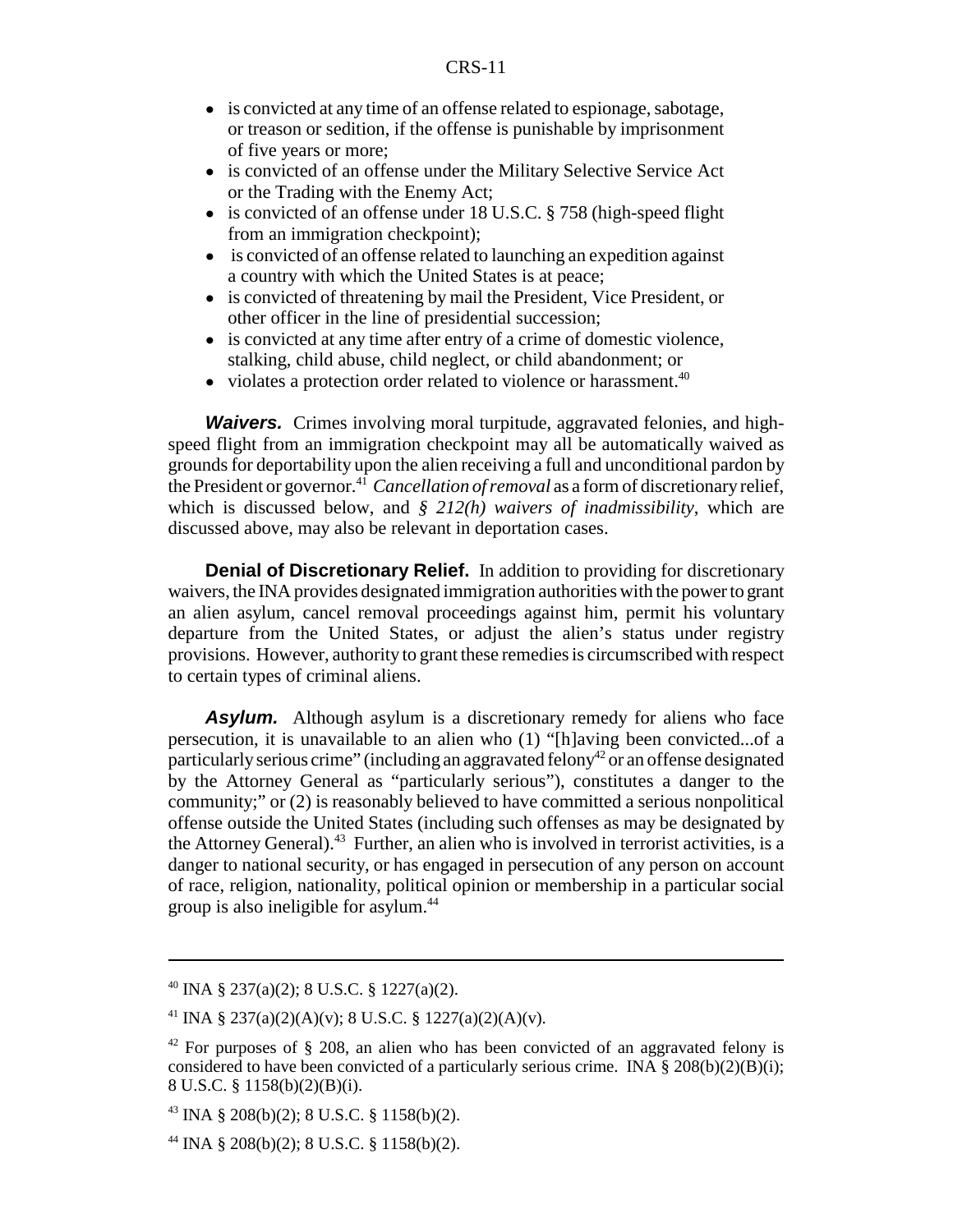*Withholding of Removal***.** Apart from asylum is the separate remedy of *withholding of removal*. Like asylum, withholding of removal is premised upon a showing of prospective persecution of an alien if removed to a particular country.<sup>45</sup> Withholding of removal differs from asylum in (1) requiring a higher standard of proof; (2) limiting relief to the claimant (as opposed to also including the claimant's spouse and minor children); (3) failing to allow for adjustment to LPR status; and (4) being a mandatory rather than discretionary form of relief for qualifying aliens. Although the remedy of withholding is stated in mandatory terms, otherwise eligible aliens are, with limited exception, disqualified under criminal grounds similar to those that apply to asylum.<sup>46</sup> The primary difference, however, is that not all aggravated felonies automatically bar withholding of removal. Instead, relief is barred only if the alien has been convicted of one or more aggravated felonies for which the aggregate sentence imposed was five years or more.<sup> $47$ </sup>

**Cancellation of Removal.** In 1996, the INA was amended to combine two types of discretionary relief for long-term alien residents *— "§ 212(c)" relief* for LPRs who had resided in the U.S. for an extended period and *suspension of deportation* for other long-term aliens — into a new remedy called *cancellation of removal.* Cancellation of removal, in turn, maintains some of the distinctions that appeared under the forms of relief that preceded it.

Under provisions corresponding with earlier INA provisions concerning *suspension of deportation*, the Attorney General may cancel the removal of certain otherwise inadmissible or deportable non-LPRs if they have been in the United States continuously for at least 10 years and their removal would result in exceptional and extremely unusual hardship for immediate family members.<sup>48</sup> However, certain criminal activity makes an alien ineligible for cancellation of removal despite whatever roots the alien has established in the United States. Disqualifying criminal activity includes convictions of crimes that preclude a finding of good moral character and crimes that fall within the criminal grounds for inadmissibility or deportation.<sup>49</sup> Civil immigration document fraud also precludes relief.<sup>50</sup> Civil immigration document fraud also precludes relief. $50$ Additionally, "continuous residence" for purposes of qualifying for relief stops on the *commission* of an offense that would render the alien inadmissible.<sup>51</sup>

<sup>45</sup> *See* INA § 241(b)(3); 8 U.S.C. § 1231(b)(3). *See also* 8 C.F.R. § 208.16.

 $^{46}$  INA § 241(b)(3)(B); 8 U.S.C. § 1231(b)(3)(B). However, under regulations implementing the United Nations Convention Against Torture, no alien is permitted be removed to a country when it is more likely than not that he would face torture there, regardless of whether he or she would be otherwise ineligible for withholding of removal. 8 C.F.R. §§ 208.16-18, 1208.16-18.

<sup>&</sup>lt;sup>47</sup> INA § 241(b)(3); 8 U.S.C. § 1231(b)(3).

 $^{48}$  INA § 240A(b)(1); 8 U.S.C. § 1229b(b)(1).

<sup>&</sup>lt;sup>49</sup> INA §§ 240A(b)(1)(B)-(C); 8 U.S.C. §§ 1229b(b)(1)(B)-(C).

 $50$  INA § 240A(b)(1)(C); 8 U.S.C. § 1229b(b)(1)(C).

 $51$  INA § 240A(d); 8 U.S.C. § 1229b(d).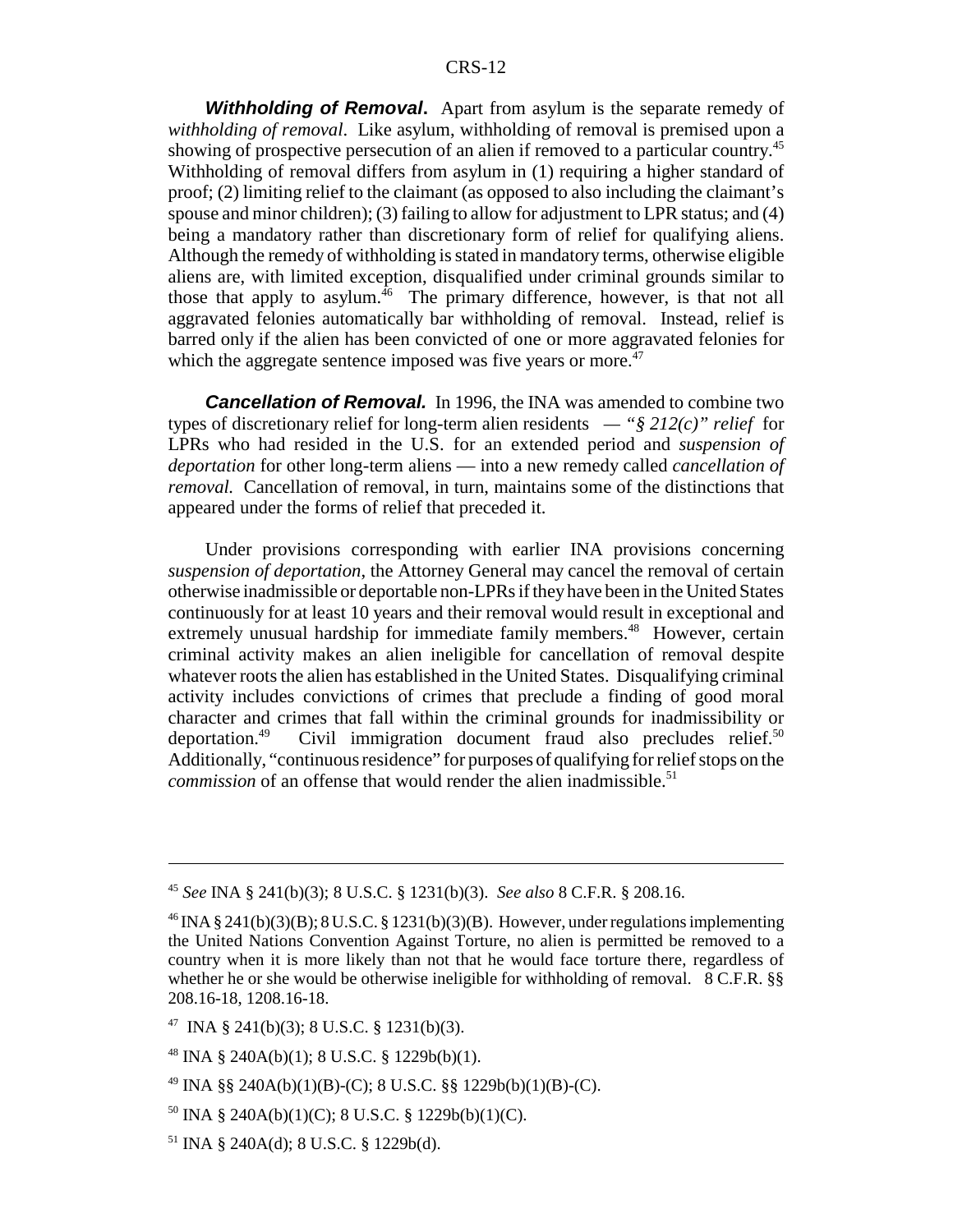Under provisions that correspond to *relief previously available under INA § 212(c)*, the Attorney General may cancel the removal of an alien who has been an LPR for at least five years, if the alien has resided in the United States continuously for at least seven years and has not been convicted of an aggravated felony.<sup>52</sup> Further, "continuous residence" for purposes of qualifying for relief stops upon the *commission* of an offense that would render the alien inadmissible.<sup>53</sup>

*Voluntary Departure.* Through a grant of voluntary departure, an otherwise deportable alien may depart the United States without the stigma and legal consequences that would attach to a compulsory removal order. There are two standards for voluntary departure, depending on whether permission to leave voluntarily is sought before or after removal proceedings against the alien are completed. If voluntary departure is sought before proceedings are initiated (e.g., upon the alien being arrested by an immigration enforcement officer) or completed, the only criminal disqualification is for conviction of an aggravated felony (terrorist activities are also disqualifying).<sup>54</sup> If voluntary departure is sought after removal proceedings are completed, the alien must not have been convicted of an aggravated felony and must also have been a person of good moral character for at least five years preceding.<sup>55</sup>

*Temporary Protected Status.* In order to qualify for asylum or withholding of removal, an alien must show that he or she would personally face persecution. Aliens whose lives have been disrupted by generalized violence or natural disaster may not qualify on that basis alone. However, the INA permits temporary haven for nationals of countries that have been designated as experiencing widespread upheaval.56 At the same time, relief is granted on an individual basis, and an otherwise eligible alien shall be denied protection if he or she is inadmissible on criminal grounds related to (1) crimes involving moral turpitude, (2) multiple criminal convictions, (3) or drug offenses (other than a single offense for possessing 30 grams or less of marijuana).<sup>57</sup> Additional, overlapping categories of aliens who are disqualified from receiving temporary protected status are those who (1) have been convicted of one felony or two or more misdemeanors in the United States or (2) who would be disqualified from asylum due to criminal conduct.<sup>58</sup>

 $52$  INA § 240A(a); 8 U.S.C. § 1229b(a).

<sup>53</sup> INA § 240A(d); 8 U.S.C. § 1229b(d).

<sup>54</sup> INA § 240B(a)(1); 8 U.S.C. § 1229c(a)(1).

 $55$  INA § 240B(b)(1); 8 U.S.C. § 1229c(b)(1).

<sup>&</sup>lt;sup>56</sup> INA § 244; 8 U.S.C. § 1254a. For further background on the availability of temporary protected status for certain aliens, see CRS Report RS20844: *Temporary Protected Status: Current Immigration Policy and Issues*, by Ruth Ellen Wasem and Karma Ester.

 $57 \text{INA }$  § 244(c)(2)(A); 8 U.S.C. § 1254a(c)(2)(A).

<sup>&</sup>lt;sup>58</sup> INA § 244(c)(2)(B); 8 U.S.C. § 1254a(c)(2)(B).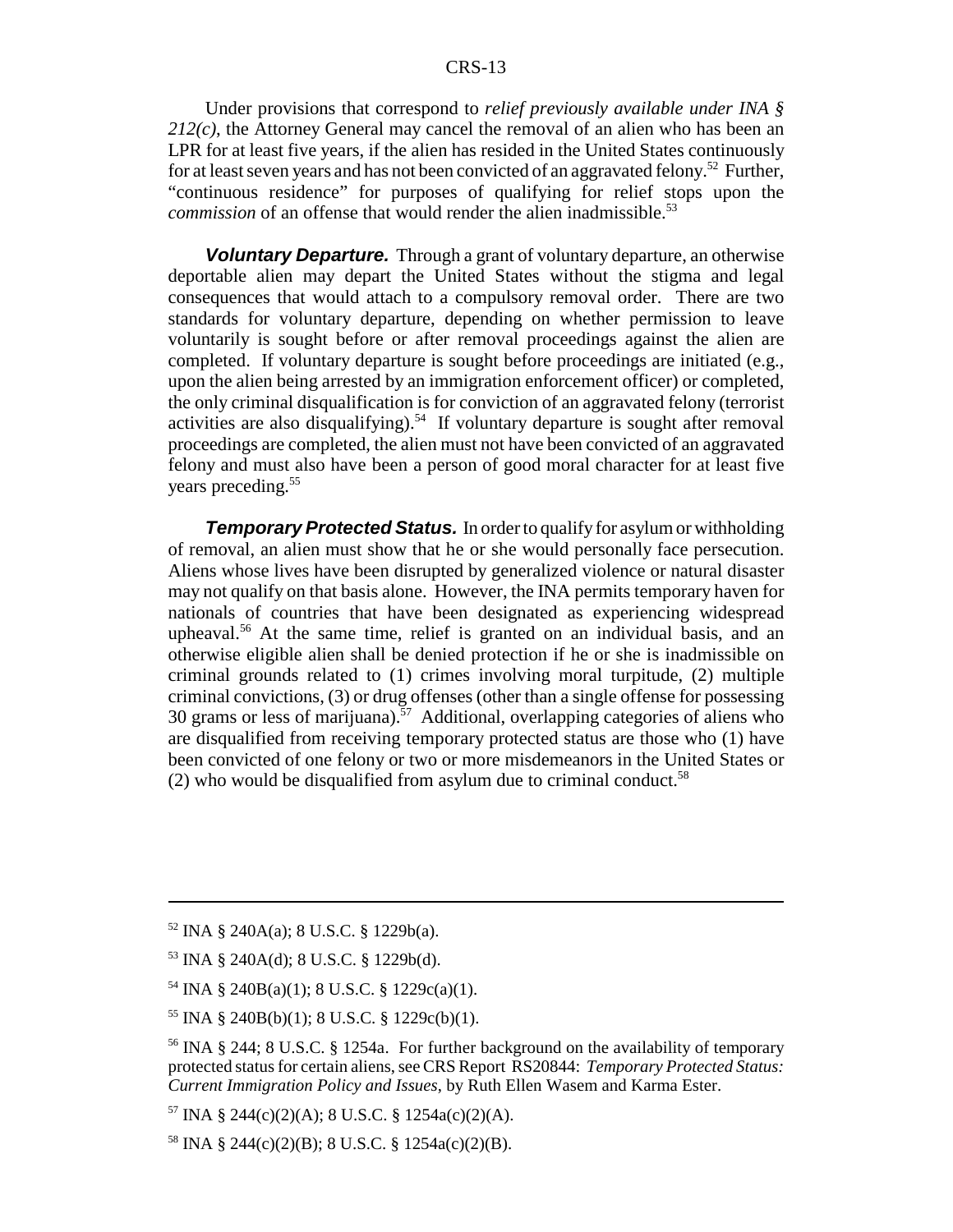Adjustment of Status. Under certain circumstances, an alien with nonimmigrant status may adjust to LPR status.<sup>59</sup> Certain aliens without legal status may also adjust if they had a preference petition or labor certification application filed on their behalf as of April 30, 2001, or under certain other circumstances. $60$ Otherwise eligible aliens are barred from adjustment if they are inadmissible, including those who are inadmissible on criminal grounds.

**Registry.** The INA has long contained authority for the adjustment to LPR status for aliens who have lived in the United States for an extended period. Known as the registry provision,<sup>61</sup> this authority now allows for the adjustment of aliens who have lived in the United States since before 1972.<sup>62</sup> However, aliens who are inadmissible on criminal grounds are ineligible for adjustment, as are aliens who lack good moral character.<sup>63</sup>

**Naturalization Restrictions.** An essential requirement for becoming a U.S. citizen through naturalization is that the applicant establish that he or she has been, and continues to be, a person of good moral character.<sup>64</sup> An LPR seeking naturalization is required to maintain good moral character for *at least five years* preceding his or her application for naturalization; five years being the minimum period of time that a person lawfully admitted into the United States must continuously reside in the country before applying for naturalization.<sup>65</sup>

As discussed previously, certain criminal acts may disqualify an alien from being found to possess good moral character.<sup>66</sup> Pursuant to INA  $\frac{8}{9}$  101(f), certain listed categories of criminal conduct automatically preclude an alien from being found to possess good moral character. This listing is not exclusive, and other conduct — criminal or otherwise — may also prevent a finding of good moral character, including crimes that occur before the statutory period requiring "good moral character" actually begins. For a more detailed discussion of the crimes that preclude a finding of good moral character, refer to the section of this report entitled *Crimes Affecting Assessment of Good Moral Character*.

<sup>59</sup> INA § 245; 8 U.S.C. § 1255. *See generally* CRS Report RL32235: *U.S. Immigration Policy on Permanent Admissions*, by Ruth Ellen Wasem.

 $60$  INA § 245(i)(1); 8 U.S.C. § 1255(i)(1).

 $61$  A more detailed explanation on the registry provision can be found in CRS Report RL30578: *Immigration: Registry as Means of Obtaining Lawful Permanent Residence*, by Andorra Bruno.

<sup>62</sup> INA § 249; 8 U.S.C. § 1259.

<sup>63</sup> INA § 249; 8 U.S.C. § 1259.

<sup>64</sup> INA § 316; 8 U.S.C. § 1427.

 $65$  INA § 316(a); 8 U.S.C. § 1427(a).

<sup>66</sup> *See supra* at 5-7.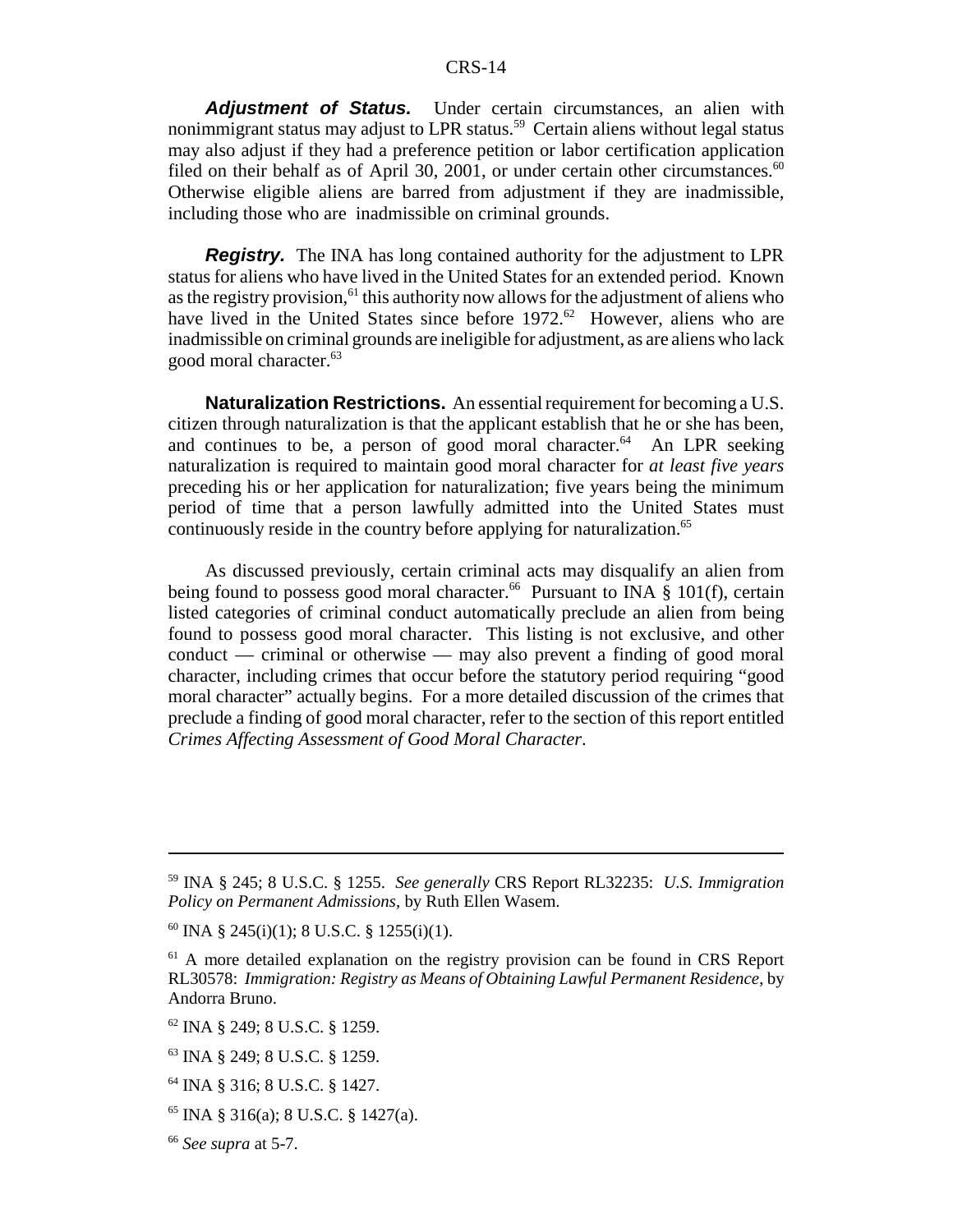#### **Recent Legislative Developments**

A few proposals have been made in the  $109<sup>th</sup>$  Congress that would expand the criminal grounds for alien inadmissibility and deportation and deny aliens eligibility for certain forms of relief from removal on account of criminal activity. Two such proposals are: (1) H.R. 4437, the Border Protection, Antiterrorism, and Illegal Immigration Control Act of 2005, which was introduced by Representative James Sensenbrenner on December 6, 2005 and passed the House as amended on December 16, 2005 by a vote of 239-to-182; and (2) S. 2611, the Comprehensive Immigration Reform Act of 2006, which was introduced by Senator Arlen Specter on April 7, 2006 and passed the Senate as amended on May 25, 2006 by a vote of 62-to-36. Among other things, these bills would:

- expand the INA's definition of "aggravated felony" to include (1) the unlawful entry or reentry of an alien for which the term of imprisonment was at least a year; (2) any offense under chapter 75 of title 18, United States Code (concerning immigration document and passport fraud) for which the term of imprisonment is at least one year, except for most first-time offenses committed to assist a family member in violating the INA; and (3) soliciting, aiding, abetting, counseling, commanding, inducing, or procuring the commission of any crime constituting an "aggravated felony" for purposes of the INA (H.R. 4437, S. 2611);
- make a third drunk driving conviction an aggravated felony (S. 2611);
- expressly make inadmissible an alien who commits an aggravated felony at any time (H.R. 4437);
- make inadmissible aliens who have committed certain fraud-related offenses, including those who have (1) falsely claimed U.S. nationality (currently, aliens are inadmissible only if they falsely claim U.S. citizenship, but not U.S. nationality) (H.R. 4437, S.  $2611$ ;<sup>67</sup> (2) been convicted of defrauding, attempting to defraud, or conspiring to defraud the Social Security Administration (H.R. 4437); (3) been convicted of committing, attempting to commit, or conspiring to commit identification document-related fraud under 18 U.S.C. § 1028 (H.R. 4437); or (4) unlawfully procured U.S. citizenship (H.R. 4437);
- ! make inadmissible and deportable aliens who have been convicted of a violation of, or an attempt or a conspiracy to violate, any section of chapter 75 of title 18, United States Code (concerning fraud and misuse related to visas, passports, and other travel and immigration documents) (H.R. 4437, S. 2611);
- make inadmissible aliens who have committed certain domestic violence or child abuse-related offenses (H.R. 4437);
- ! prohibit refugees and asylees with aggravated felonies from adjusting to permanent resident status (H.R. 4437);

 $^{67}$  INA § 212(a)(6)(C)(ii); 8 U.S.C. § 1182(a)(6)(C)(ii).